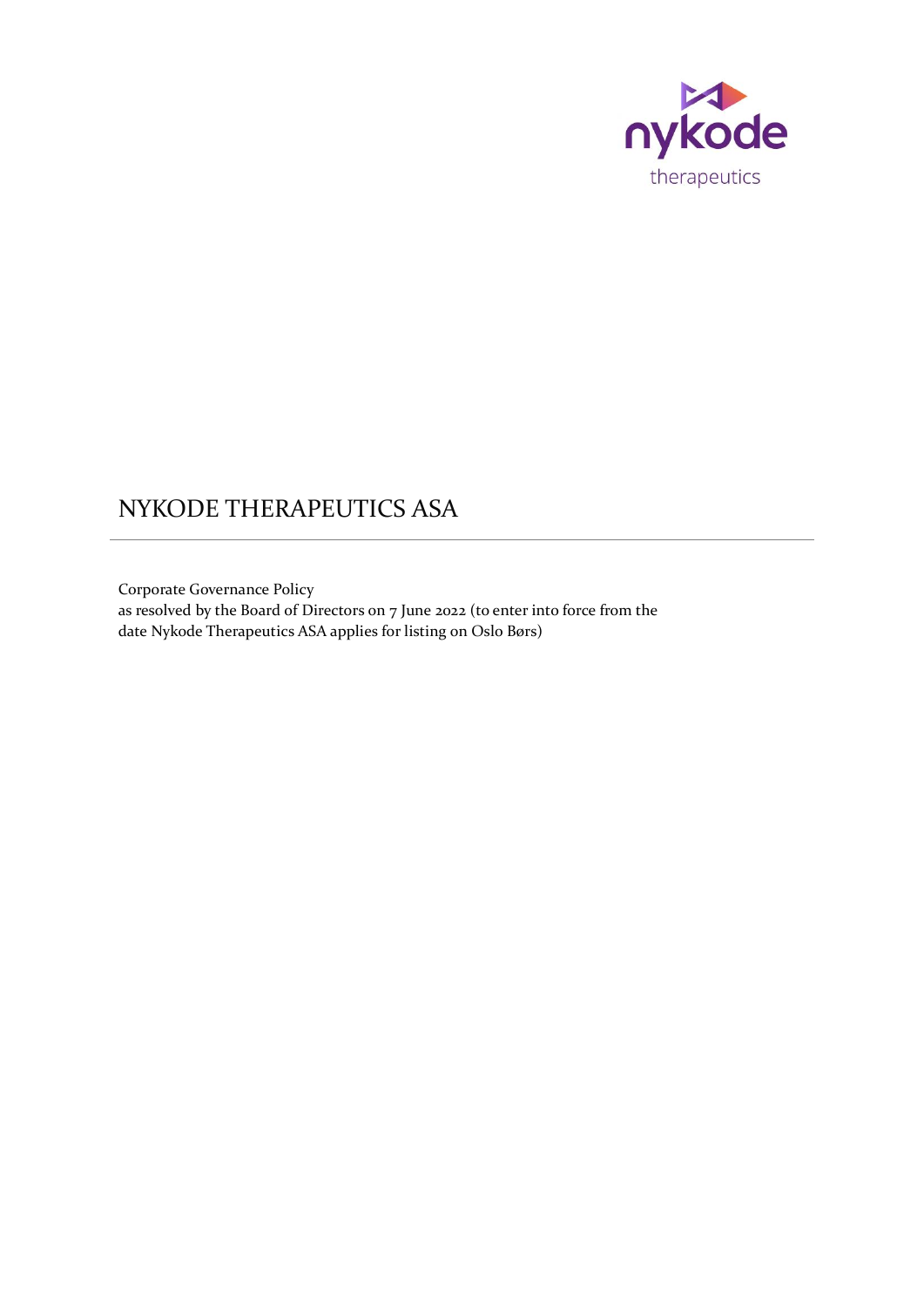## **CORPORATE GOVERNANCE POLICY**

The Board of Directors of Nykode Therapeutics ASA (the **Company**) has approved this corporate governance policy document (the **CG Policy**).

The CG Policy addresses the framework of guidelines and principles regulating the interaction between the Company's shareholders, the Board of Directors (the **Board**), the Chief Executive Officer (the **CEO**) and the Company's executive management team.

The CG Policy is based on the Norwegian Code of Practice for Corporate Governance issued by the Norwegian Corporate Governance Board on 14 October 2021 (the **Code of Practice**).

### **1. IMPLEMENTATION AND REPORTING ON CORPORATE GOVERNANCE**

The Board will ensure that the Company implements sound corporate governance.

The Company will, in accordance with applicable legislation and stock exchange listing rules, provide a report on the Company's corporate governance in the directors' report or in a document that is referred to in the directors' report in connection with its annual financial statements and report. The report on the Company's corporate governance will cover every section of the Code of Practice.

If the Company does not fully comply with the Code of Practice, the Company will provide an explanation of the reason for the deviation and what solution it has selected.

#### **2. BUSINESS**

The Company's articles of association shall clearly describe the business that the Company shall operate. The business of the Company's and subsidiaries will be conducted in compliance with the objective set forth in the Company's articles of association.

The Board will define clear objectives, strategies and risk profiles for the Company's business activities such that the Company creates value for shareholders in a sustainable manner. When carrying out this work, the Board will take into account financial, social and environmental considereations.

The Board will evaluate these objectives, strategies and risk profiles at least once a year.

### **3. EQUITY AND DIVIDENDS**

The Board will ensure that the Company has a capital structure that is appropriate to the Company's objective, strategy and risk profile, thereby ensuring that there is an appropriate balance between equity and other sources of financing. The Board will continuously assess the Company's capital requirements related to the Company's objective, strategy and risk profile.

The Company is committed to create long-term value for its shareholders. The Board may resolve to establish and disclose a clear and predictable dividend policy, or alternatively, if the Board considers the Company to be in a phase of growth, the Board may decide not to establish and disclose a dividend policy or to pay dividends.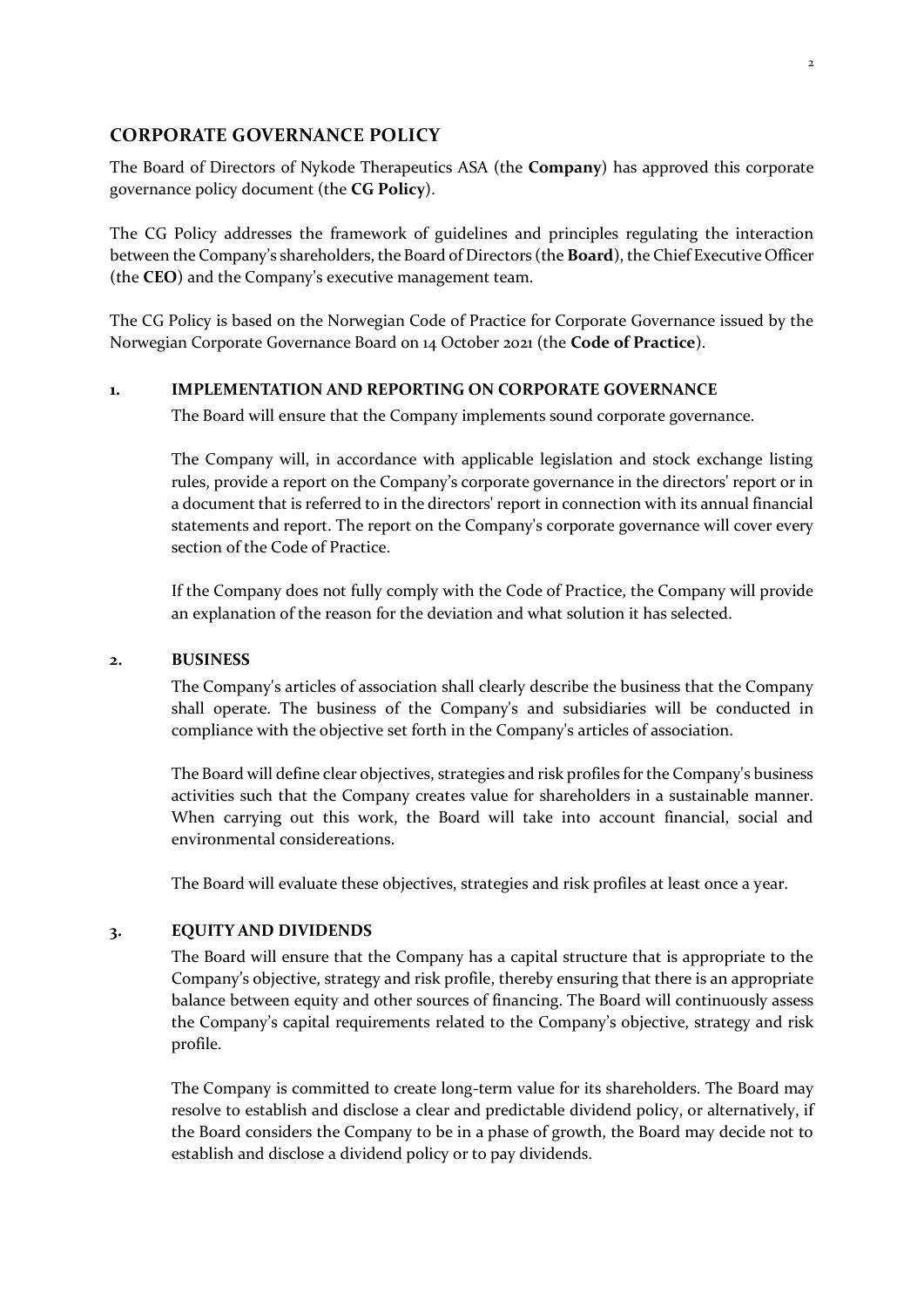The background for any proposal to grant the Board an authorization to approve distribution of dividends will be explained.

General authorizations for the Board to increase the share capital and buy own shares will normally be restricted to defined purposes and will, in general, be limited in time to no later than the date of the next annual general meeting of the Company.

#### **4. EQUAL TREATMENT OF SHAREHOLDERS**

There is only one class of shares in the Company and all of the Company's shares carry equal rights.

All shareholders will be treated on an equal basis, unless there is a just cause for treating them differently in accordance with applicable laws and regulations. In the event of an increase in share capital of the Company through issuance of new shares, a decision to waive the existing shareholders' pre-emptive rights to subscribe for shares will be justified. If the Board resolves to issue new shares and waive the pre-emptive rights of existing shareholders pursuant to a Board authorization granted by the general meeting, the justification will be publicly disclosed in a stock exchange announcement issued in connection with the shares issue. The reasons for any deviation from equal treatment of all shareholders in capital transactions will be included in the stock exchange announcement made in connection with the transaction.

Any transactions carried out by the Company in the Company's own shares will be carried out through Oslo Børs and in any case at prevailing stock exchange prices. In the event that there is limited liquidity in the Company's shares, the Company will consider other ways to ensure equal treatment of shareholders. Any transactions in own shares will be evaluated in relation to the rules on the duty of disclosure, as well as in relation to the prohibition against illegal insider trading and market manipulation, the requirement for equal treatment of all shareholders, and the prohibition of unreasonable business methods.

#### **5. SHARE AND NEGOTIABILITY**

The shares of the Company are freely negotiable.

The Company will not limit any party's ability to own, trade or vote for shares in the Company.

The Company will provide an account of any restrictions on owning, trading or voting for shares in the Company.

## **6. GENERAL MEETINGS**

All shareholders have the right to participate in the general meetings of the Company, which exercise the highest authority of the Company. The annual general meeting will normally be held before 30 June each year.

The Board will ensure that: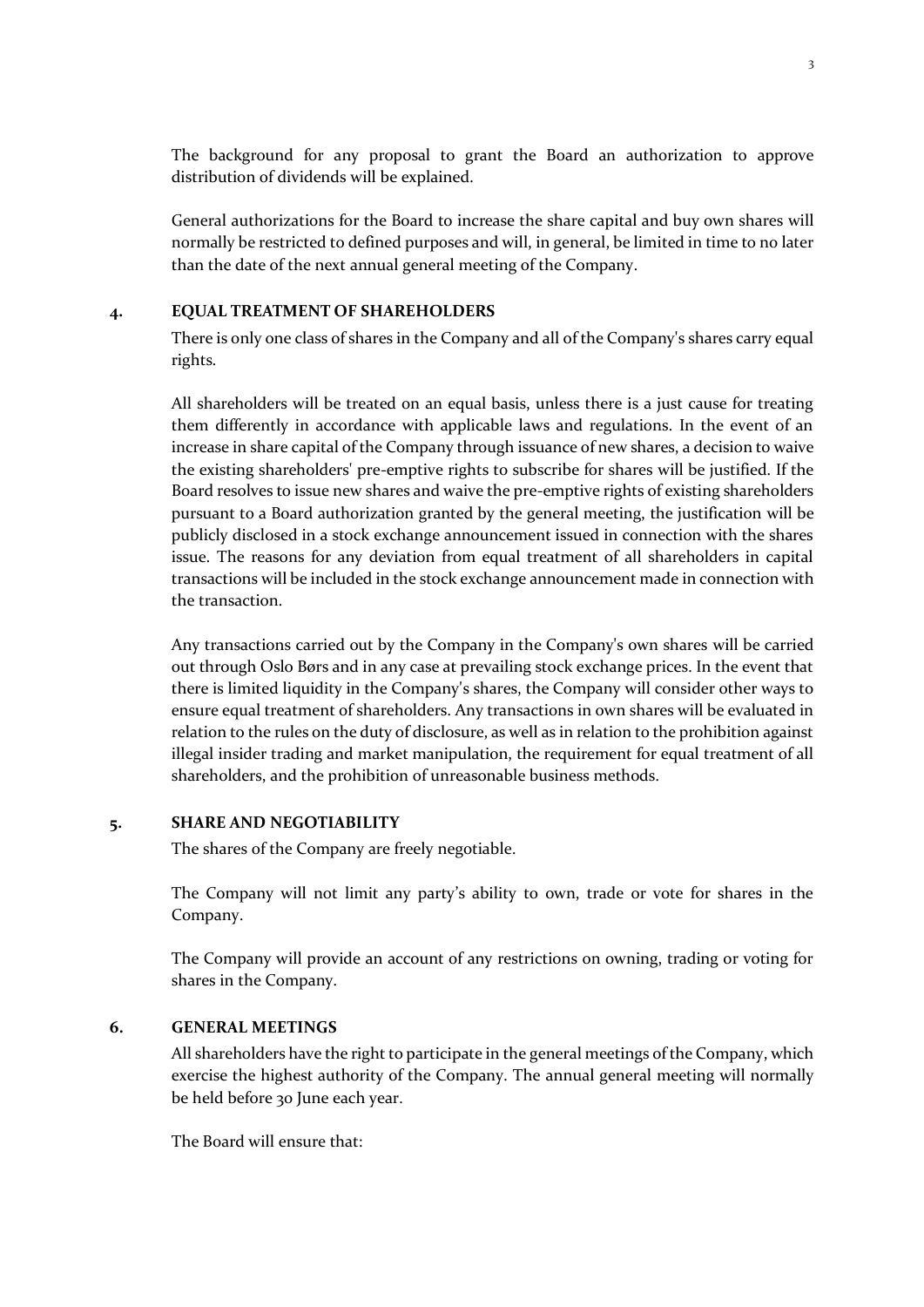- the resolutions and supporting information distributed are sufficiently detailed, comprehensive and specific to allow shareholders to form a view on all matters to be considered at the meeting;
- any deadline for shareholders to give notice of their intention to attend the meeting is set as close to the date of the meeting as possible;
- members of the Board and the chair of the nomination committee have the possibility to attend the general meeting. The Company will, however, normally not have the entire Board attend the general meeting as this is considered unnecessary; and
- the general meeting will normally be chaired by the Chair of the Board or an individual appointed by the Chair of the Board. Having the Chair of the Board or a person appointed by him/her chairing the general meetings simplifies the preparations for the general meetings significantly. In the Company's experience, its procedures for the chairmanship and execution of general meetings have proven satisfactory.

Shareholders in the Company will be able to vote on each individual matter, including on each individual candidate nominated for election. Shareholders who cannot attend the meeting will be given the opportunity to vote. The Company will design the form for the appointment of a proxy to make voting on each individual matter possible and will nominate a person who can act as a proxy for shareholders.

### **7. NOMINATION COMMITTEE**

The Company shall have a nomination committee, and the nomination committee shall be laid down in the company's articles of association. The general meeting shall stipulate guidelines for the duties of the nomination committee, elect the chairperson and members of the nomination committee, and determine the committee's remuneration.

The nomination committee shall have contact with shareholders, the Board and the Company's executive personnel as part of its work on proposing candidates for election to the Board.

The members of the nomination committee shall be selected to take into account the interests of shareholders in general. The majority of the committee will be independent of the Company's Board and the executive personnel. The nomination committee shall not include any of the Company's executive personnel or any member of the Board.

The nomination committee's duties will be to propose candidates for election to the Board and nomination committee and to propose the fees to be paid to members of these bodies.

The nomination committee will justify why it is proposing each candidate separately.

#### **8. THE BOARD – COMPOSITION AND INDEPENDENCE**

The composition of the Board shall ensure that the Board can attend to the common interests of all shareholders and meets the Company's need for expertise, capacity and diversity.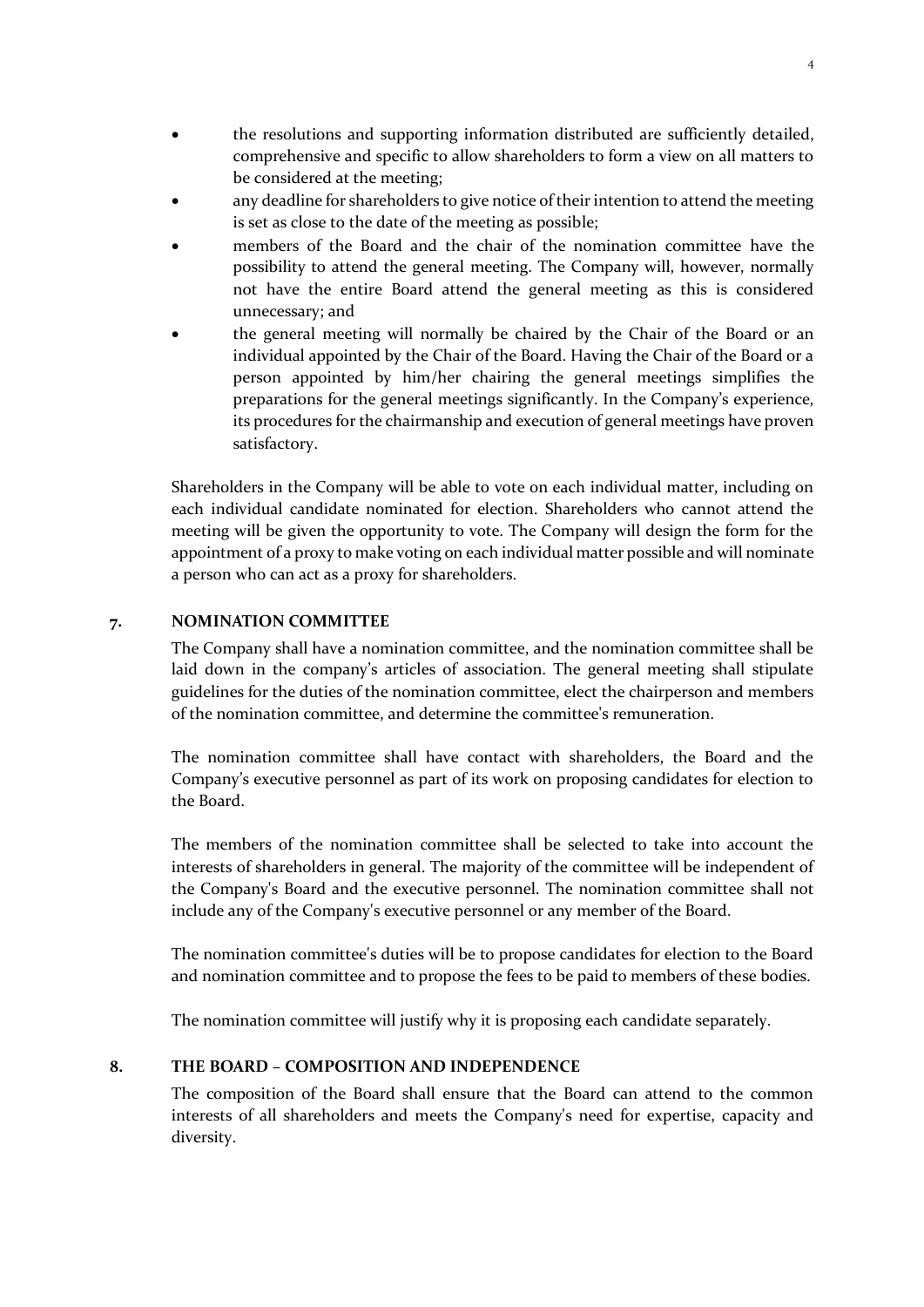The composition of the Board shall ensure that it can operate independently of any special interests. The majority of the shareholder-elected members of the Board shall be independent of the Company's executive personnel and material business contacts. At least two of the members of the Board elected by shareholders shall be independent of the Company's main shareholder(s).

The Board shall not include members of the Company's executive personnel. If the Board does include executive personnel, the Company will provide an explanation for this and implement consequential adjustments to the organisation of the work of the Board, including the use of board committees to help ensure more independent preparation of matters for discussion by the Board, cf. Section 9 of the Code of Practice.

The general meeting shall elect the chair of the Board.

The term of office for members of the Board shall not be longer than two years at a time.

The annual report shall provide information to illustrate the expertise of the members of the Board, and information on their record of attendance at board meetings. In addition, the annual report shall identify which members are considered to be independent.

Members of the Board shall be encouraged to own shares in the company.

#### **9. THE WORK OF THE BOARD**

The Board shall issue instructions for its own work as well as for the executive management with particular emphasis on clear internal allocation of responsibilities and duties.

These instructions shall state how the Board and the executive management shall handle agreements with related parties, including whether an independent valuation must be obtained. The Board will also present any such agreements in their annual directors' report.

The Board will ensure that members of the Board and the Company's executive personnel make the Company aware of any material interests that they may have in items to be considered by the Board.

In order to ensure a more independent consideration of matters of a material character in which the chair of the Board is, or has been, personally involved, the Board's consideration of such matters will be chaired by some other member of the Board.

The Company shall have an audit committee. The entire Board shall not act as the Company's audit committee. In addition to the legal requirements on the composition of the audit committee etc., the majority of the members of the committee shall be independent.

The Board will also consider appointing a compensation committee in order to help ensure thorough and independent preparation of matters relating to compensation paid to the executive personnel. Membership of such a compensation committee will be restricted to members of the Board who are independent of the Company's executive personnel.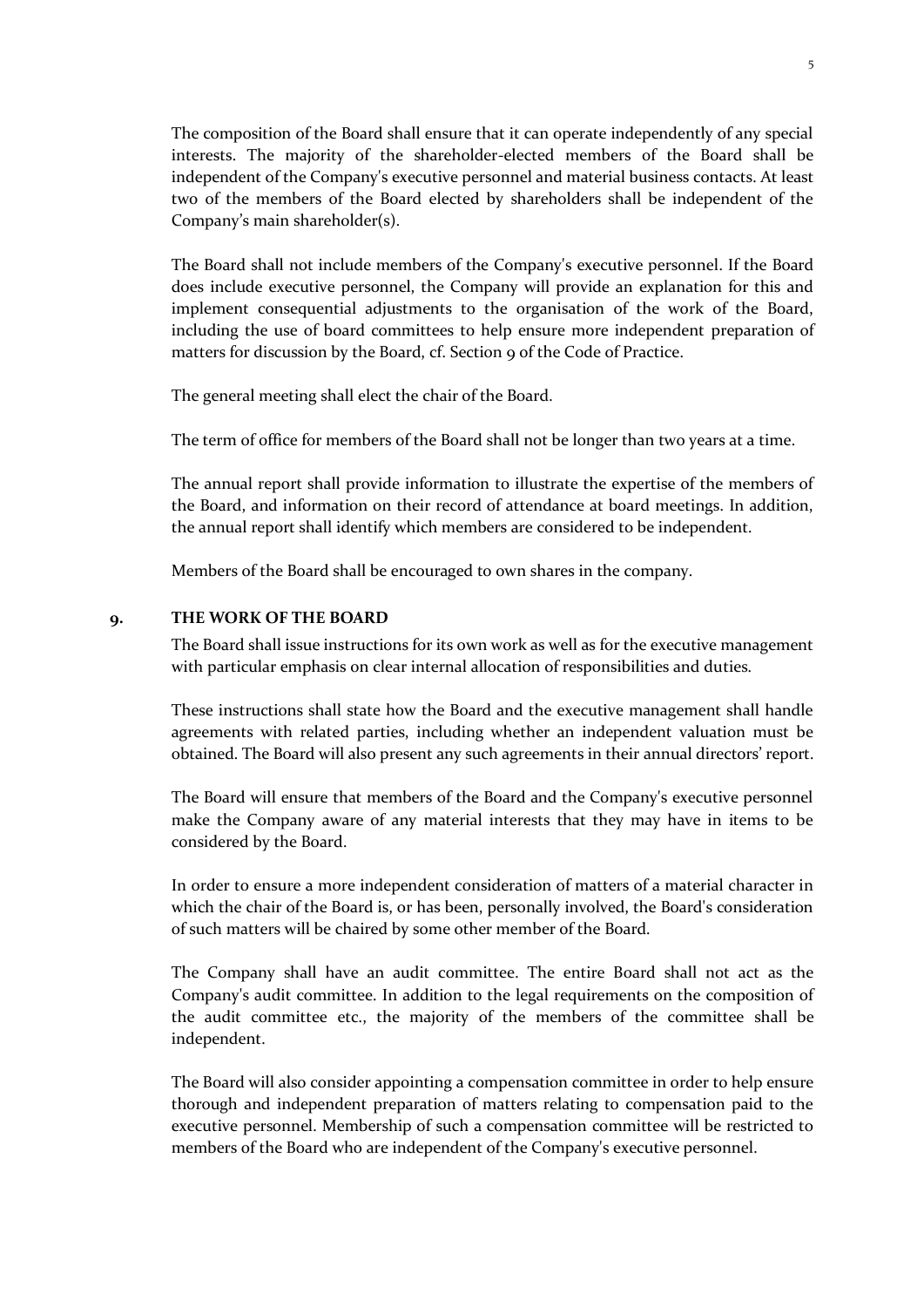The Board will provide details in the annual report of any board committees appointed.

The Board will evaluate its performance and expertise annually.

## **10. RISK MANAGEMENT AND INTERNAL CONTROL**

The Board shall ensure that the Company has sound internal control and systems for risk management that are appropriate in relation to the extent and nature of the Company's activities.

The Board shall carry out an annual review of the Company's most important areas of exposure to risk and its internal control arrangements.

The Board shall provide an account in the annual report of the main features of the Company's internal control and risk management systems as they relate to the Company's financial reporting.

#### **11. REMUNERATION OF THE BOARD**

The remuneration of the Board shall reflect the Board's responsibility, expertise, time commitment and the complexity of the Company's activities. Work in sub-committees may be compensated in addition to the remuneration received for Board membership.

Members of the Board, and/or companies with which they are associated with, shall not take on specific assignments for the Company in addition to their appointment as a member of the Board. If they do nonetheless take on such assignments, this shall be disclosed to the full Board. The remuneration for such additional duties shall be approved by the Board.

Any remuneration in addition to normal directors' fees shall be specifically identified in the annual report.

#### **12. REMUNERATION FOR THE EXECUTIVE PERSONNEL**

The guidelines on the salary and other remuneration for executive personnel will be clear and easily understandable, and they must contribute to the Company's commercial strategy, long-term interests and financial viability. The Company's arrangements in respect of salary and other remuneration will help ensure the executive personnel and shareholders have convergent interests, and shall be simple. Performance-related remuneration will normally be subject to an absolute limit.

# **13. INFORMATION AND COMMUNICATION**

The Board shall establish guidelines for the Company's reporting of financial and other information based on openness and taking into account the requirement for equal treatment of all participants in the securities market.

The Board shall establish guidelines for the Company's contact with shareholders other than through general meetings.